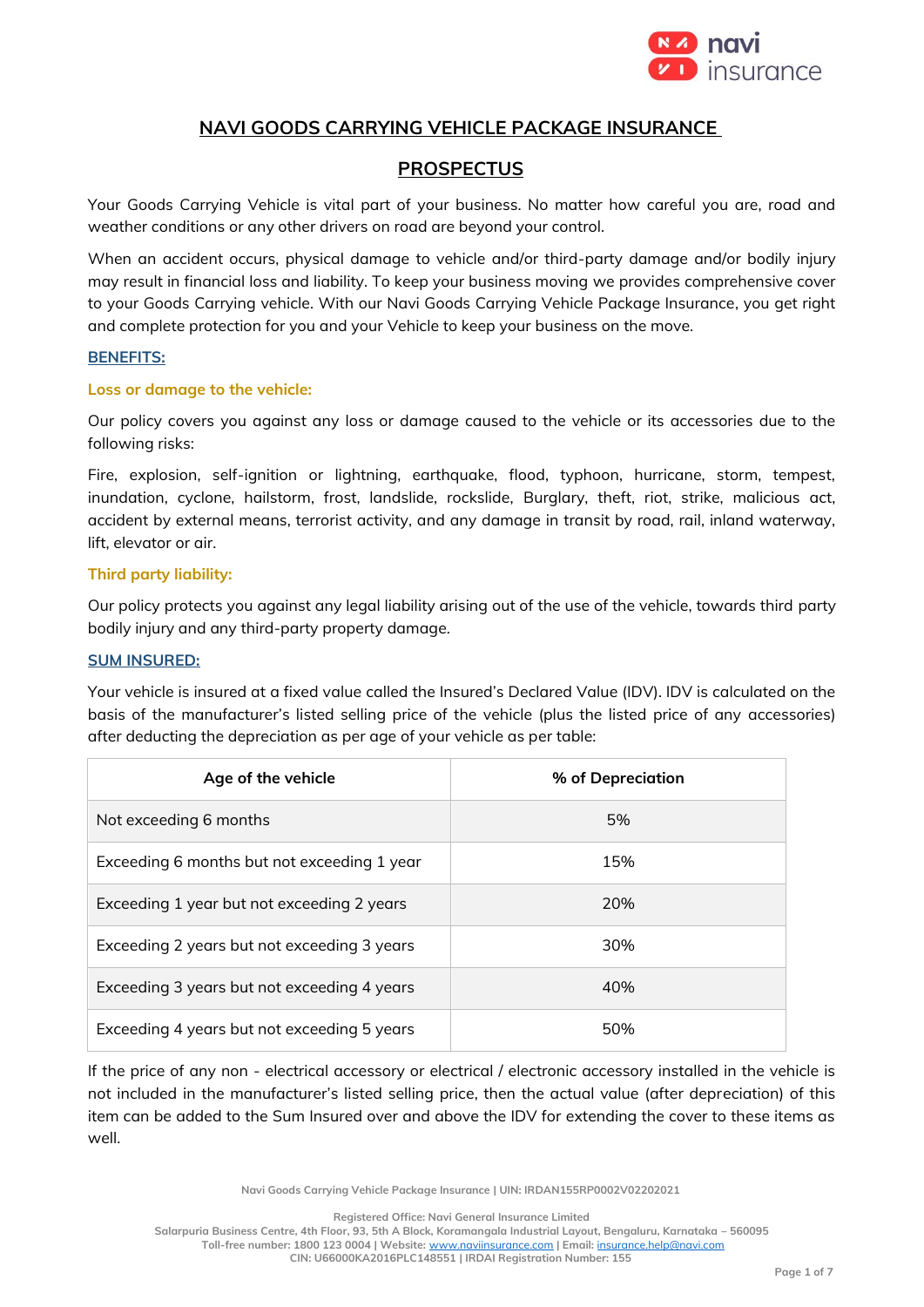

Similarly, CNG-LPG bi-fuel kit can also be covered by paying additional premium.

In the unfortunate event of total loss or theft, we pay you the IDV mentioned on the policy without any deduction.

# **ADDITIONAL COVERS AT EXTRA COST:**

**EXTED** Owner Driver Personal accident cover: Policy provides compulsory personal accident cover of Rs. 15 lakhs to individual owners\* of the vehicle while driving the insured vehicle or mounting into/dismounting from the vehicle insured or whilst travelling in it as a co-driver provided they have valid driving license to drive the vehicle.

\*This cover is not applicable for a Company owned vehicle.

#### **ADDITIONAL LEGAL LIABILITIES TO COVER:**

The following legal liabilities may also be opted at an additional premium.

- Paid driver / conductor / cleaner employed in operation of vehicle
- Your employees travelling in/driving your vehicle.
- Non-fare paying passengers.

#### **PREMIUM:**

Premium will be charged as per rate applicable on the date of insuring the vehicle.

#### **You can reduce your premium by availing following discounts, if you are eligible for the same.**

**No Claim Bonus:** If you have not claimed in the preceding year you are entitled for No Claim Bonus (NCB) on renewals (as per table below). NCB can be availed even if you shift your insurance from another insurance company to us. NCB will only be allowed provided the Policy is renewed within 90 days of the expiry of the previous policy.

| <b>Claim Experience</b>                  | % discount on OD Premium |
|------------------------------------------|--------------------------|
| The Preceding year of risk               | 20%                      |
| Preceding two consecutive year of risk   | 25%                      |
| Preceding three consecutive year of risk | 35%                      |
| Preceding four consecutive year of risk  | 45%                      |
| Preceding five consecutive year of risk  | 50%                      |

#### **DISCOUNTS:**

**Voluntary Deductible discount:** This is the amount you voluntarily opt to bear yourself in addition to compulsory deductible\* in respect of each and every loss under the policy. A further discount on the premium is available if you opt for a Voluntary Excess.

\*Compulsory deductible is the amount of loss which you bear for each and every claim.

**Automobile Association Membership:** You can also avail an additional discount of 5% subject to maximum of Rs200 if you are a member of a recognized Automobile Association in India.

**Navi Goods Carrying Vehicle Package Insurance | UIN: IRDAN155RP0002V02202021**

**Salarpuria Business Centre, 4th Floor, 93, 5th A Block, Koramangala Industrial Layout, Bengaluru, Karnataka – 560095**

**Toll-free number: 1800 123 0004 | Website:** [www.naviinsurance.com](http://www.naviinsurance.com/) **| Email:** [insurance.help@navi.com](mailto:insurance.help@navi.com)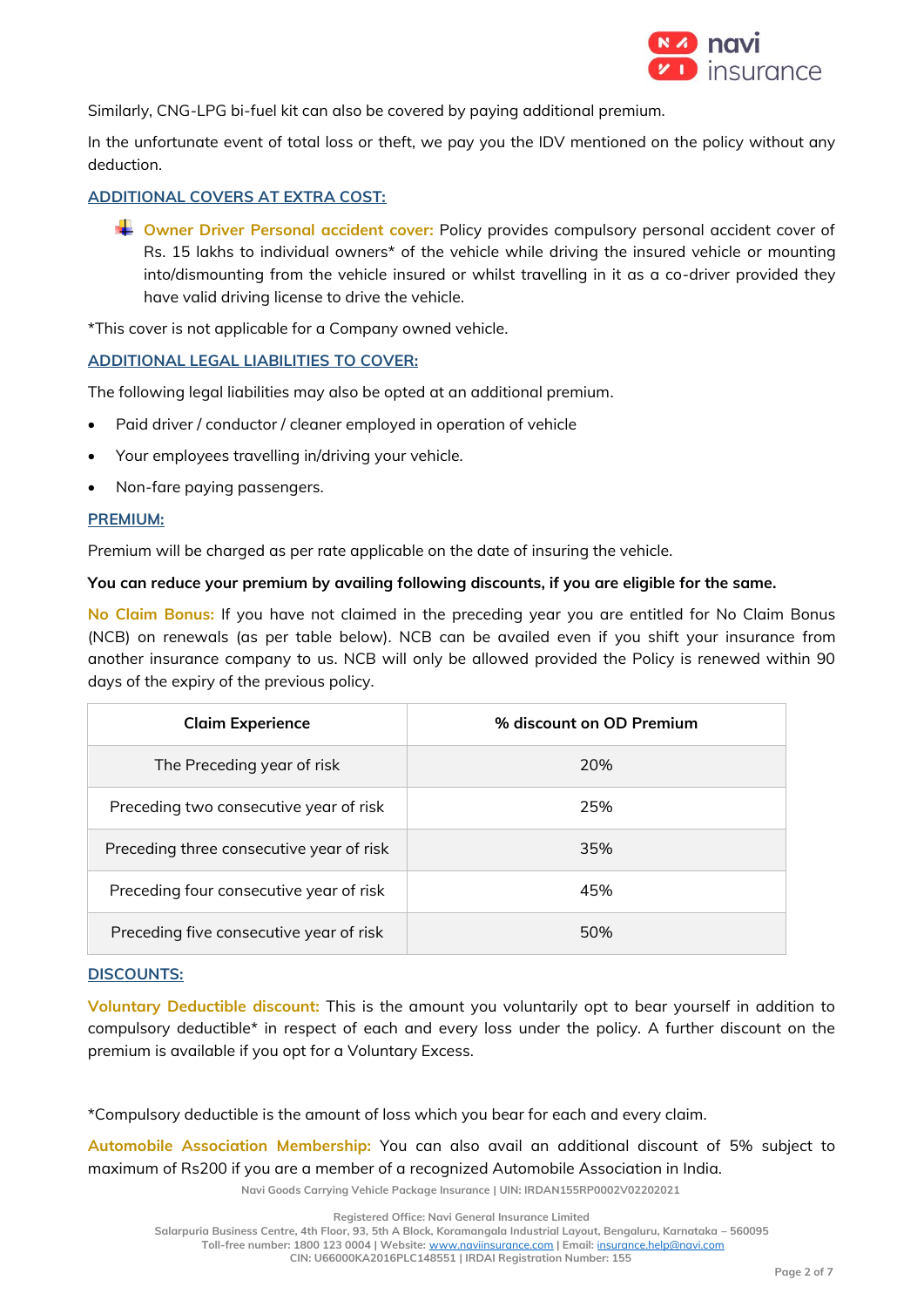

**Anti-Theft device discount:** If your vehicle is fitted with anti-theft device approved by Automobile Research Association of India(ARAI), you are eligible for additional discount of 2.5% in own damage premium subject to maximum of Rs.500/-.

**Installed Telematics Device Discount:** If you have installed a telematics device on your vehicle you are allowed for a discount of 5%.

**Navi GI Duniya Discount (Loyalty Discount):** If you are our existing customer a discount of 5% will be offered to you on purchase of this policy.

#### **Use of vehicles within Insured's Premises/Sites:**

- Use confined to own premises Where your vehicle is used within your own premises to which the public have no general right of access and provided the vehicle is not licensed by the authorities concerned for general road use.
- Use confined to Sites Where your vehicle is used only on a site or sites to which the public has no general right of access and the vehicle is not required to be registered under the Motor Vehicles Act.

#### **GENERAL EXCEPTIONS:**

The company shall not be liable if loss or damage is attributed to the following;

- 1. If the vehicle insured herein is used otherwise than in accordance with the 'Limitations as to Use' provision which prohibits use of vehicle for
	- a. Carriage of goods other than samples or personal luggage
	- b. Organized racing
	- c. Pace making
	- d. Speed testing
	- e. Reliability trials
	- f. Use in connection with motor trade
- 2. If vehicle is driven by any person other than a Driver as stated in the Driver's Clause.
- 3. In respect of any claim arising out of any contractual liability.
- 4. Consequential loss, wear & tear, depreciation, mechanical or electrical breakdown.
- 5. If person driving your vehicle is under the influence of intoxicating liquor or drugs.
- 6. Any accidental loss or damage and/or liability caused sustained or incurred outside the geographical area;
- 7. Any accidental loss or damage to any property whatsoever or any loss or expense whatsoever resulting or arising there from or any consequential loss.
- 8. War, Invasion, the Act of foreign enemies, hostilities or warlike operations (whether before or after declaration of war), Civil War, Mutiny, Rebellion Military or usurped power, nuclear weapons material, liability arising from ionising radiations or contamination by radioactivity from any nuclear fuel.

*(Note: the above is an abridged wording of the policy exclusions. Please refer to the policy document for the full listing)*

# **CANCELLATION:**

**Navi Goods Carrying Vehicle Package Insurance | UIN: IRDAN155RP0002V02202021**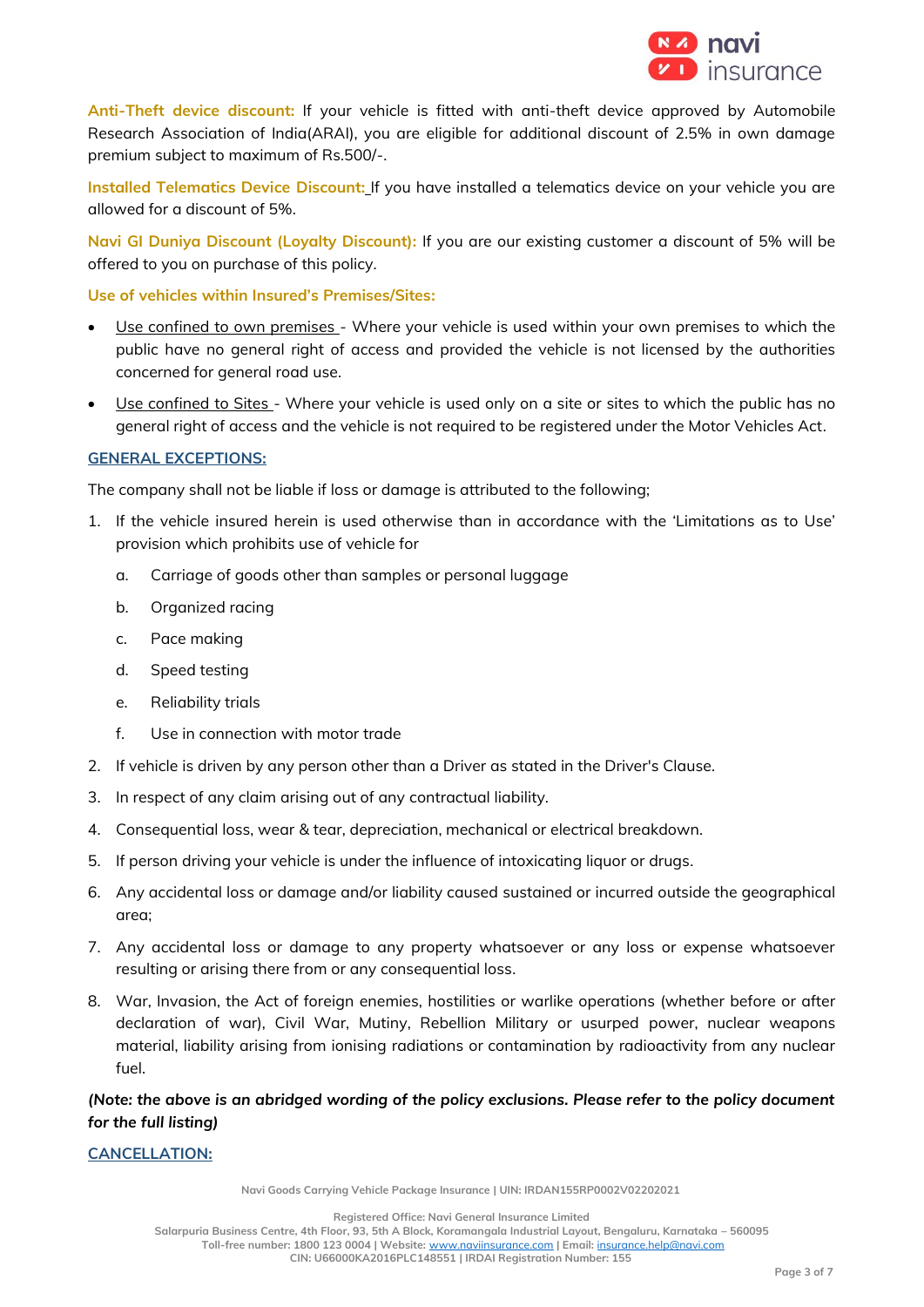

**Cancellation by You** - Policy/certificate can be cancelled at any time by giving 15 days' prior written notice to us. Refund of premium shall be computed in accordance with short period rate for the period the Policy has been in force provided no claim has occurred up to the date of cancellation. Proof of insurance elsewhere must be provided to us for cancellation of policy.

**Cancellation by Insurer** – We may cancel the policy by sending fifteen days' notice by recorded delivery to you at your last known address on the grounds of misrepresentation, fraud, non-disclosure of material facts or non-cooperation. In the event of cancellation of this Policy on grounds of misrepresentation, fraud, non-disclosure of material facts, the policy shall stand cancelled ab-initio and there will be no refund of premium. In the event the policy is cancelled on the grounds of non-cooperation by you then the premium shall be computed and retained in accordance with short period rate for the period the Policy has been in force provided no claim has occurred up to the date of cancellation.

Where the ownership of the vehicle is transferred, the Policy cannot be cancelled unless evidence that the vehicle is insured elsewhere is produced.

# **Short period rate of cancellation will be as per table below**:

| <b>PERIOD</b>                                 | % OF ANNUAL PREMIUM RATE  |
|-----------------------------------------------|---------------------------|
| Not exceeding 1 month                         | 20%                       |
| Exceeding 1 month but not exceeding 2 months  | 30%                       |
| Exceeding 2 months but not exceeding 3 months | 40%                       |
| Exceeding 3 months but not exceeding 4 months | 50%                       |
| Exceeding 4 months but not exceeding 5 months | 60%                       |
| Exceeding 5 months but not exceeding 6 months | 70%                       |
| Exceeding 6 months but not exceeding 7 months | 80%                       |
| Exceeding 7 months but not exceeding 8 months | 90%                       |
| Exceeding 8 months                            | Full annual premium/ rate |

# **Short Period Premium Rate Table**

# **RENEWAL OF POLICY:**

The Policy can be renewed on or before the end of the Policy Period subject to realization of renewal premium. However, we shall not be bound to give notice that such renewal is due. Also, we may exercise option of not renewing the policy on grounds of fraud, misrepresentation, non-cooperation, moral hazard or suppression of any material fact either at the time of taking the Policy or any time during the currency of the policy. Policy coverage, premium, and terms and conditions of the policy may change on renewal.

# **CLAIMS PROCEDURE:**

We all take precautions to avert accidents however in the event of any unfortunate accident be rest assured of complete assistance from us.

**Navi Goods Carrying Vehicle Package Insurance | UIN: IRDAN155RP0002V02202021**

**Registered Office: Navi General Insurance Limited Salarpuria Business Centre, 4th Floor, 93, 5th A Block, Koramangala Industrial Layout, Bengaluru, Karnataka – 560095 Toll-free number: 1800 123 0004 | Website:** [www.naviinsurance.com](http://www.naviinsurance.com/) **| Email:** [insurance.help@navi.com](mailto:insurance.help@navi.com) **CIN: U66000KA2016PLC148551 | IRDAI Registration Number: 155**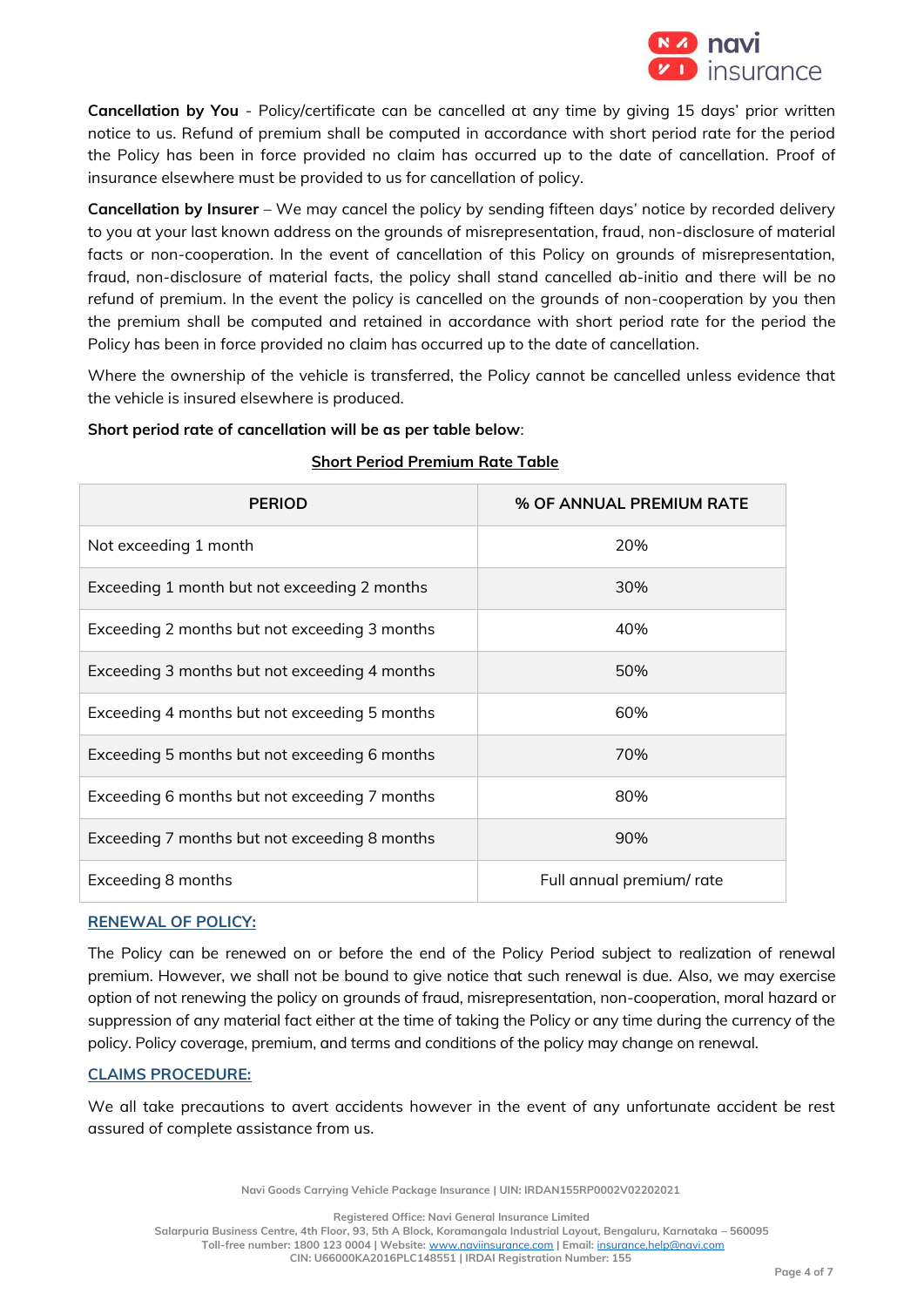

It is very convenient to get in touch with us by calling our Toll-Free Helpline on **18001230004**. Alternatively, one can reach us by using Mobile Application OR Customer Portal at our Website [www.naviinsurance.com](http://www.naviinsurance.com/) OR by sending an e-mail at [insurance.help@navi.com](mailto:insurance.help@navi.com) .

Intimation of claim to us, immediately on occurrence, will ensure prompt and effective assistance.

# **Claim Notification & Registration:**

Notify or submit a claim by following way;

- By calling Toll Free 18001230004 OR
- By sending an E Mail to [insurance.help@navi.com](mailto:insurance.help@navi.com) OR
- For Senior Citizens, we have a special cell and Our Senior Citizen customers can email us at [seniorcare@navi.com](mailto:seniorcare@navi.com) for priority resolution
- Through Customer Portal on website [www.naviinsurance.com](http://www.naviinsurance.com/) OR
- Directly walk into branch

While notifying the claim, following information should be provided:

- Name of insured
- Insured contact numbers
- Policy number
- Date and time of loss
- Location of loss
- Nature and approximate extent of loss
- Place and contact details of the person at the loss location.
- Details of driver at the time of loss

**After Notification & Registration:**

# **Own Damage Claims:**

You are advised to inform the company immediately after the loss. If there is involvement of third-party death/injury, company may go for spot survey. Else you may shift your vehicle to any garage of your choice.

Survey will be conducted before you initiate the repair by the assigned surveyor at the garage. Please refer policy for details regarding survey process.

The Company has option to repair, reinstate or replace the vehicle or part thereof and/or its accessories or may pay in cash the amount of the loss or damage and the liability of the Company shall not exceed:

(a) for total loss / constructive total loss of the vehicle - the Insured's Declared Value (IDV) of the vehicle (including accessories thereon) as specified in the Schedule less the value of the damaged vehicle.

(b) for partial losses, i.e. losses other than Total Loss/Constructive Total Loss of the vehicle - actual and reasonable costs of repair and/or replacement of parts lost/damaged subject to depreciation as per limits specified (Not applicable if add on cover is opted for covering depreciation) and any other applicable add on cover.

Following are the documents that will be needed for survey and processing of Own Damage claim:

**Navi Goods Carrying Vehicle Package Insurance | UIN: IRDAN155RP0002V02202021**

**Registered Office: Navi General Insurance Limited Salarpuria Business Centre, 4th Floor, 93, 5th A Block, Koramangala Industrial Layout, Bengaluru, Karnataka – 560095 Toll-free number: 1800 123 0004 | Website:** [www.naviinsurance.com](http://www.naviinsurance.com/) **| Email:** [insurance.help@navi.com](mailto:insurance.help@navi.com) **CIN: U66000KA2016PLC148551 | IRDAI Registration Number: 155**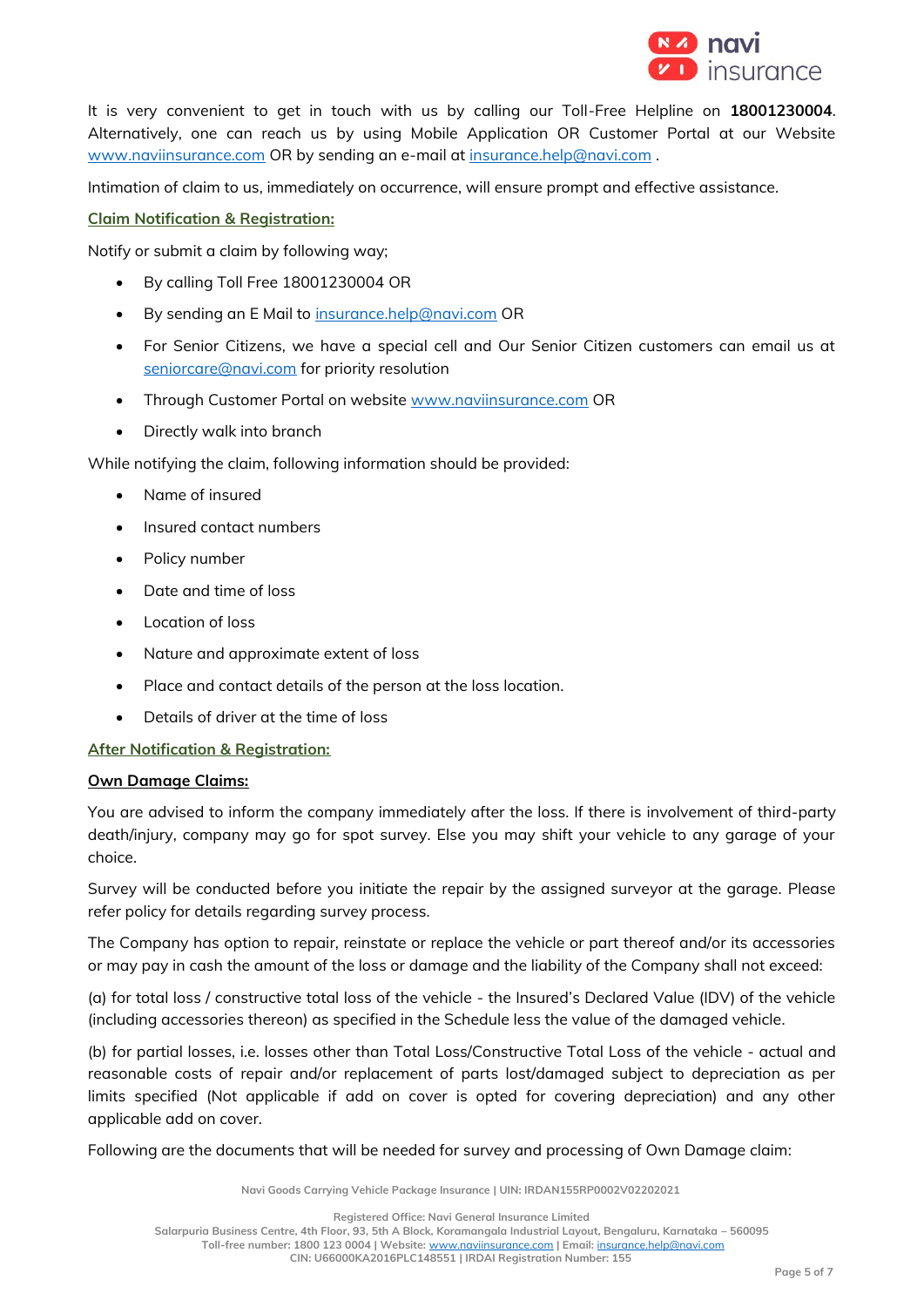

- Claim Form completely filled and duly signed by Insured (CO's seal needs to be affixed in case the insured is a Firm/Company)
- Copy of Registration Certificate (original for verification)
- Copy of Motor Driving License of the person driving the vehicle at the time of accident (original for verification)
- Copy of fitness certificate/Goods receipt (for GCW)/Permit and badge of driver (for passenger vehicle) – (original for verification).
- Police Report / Panchanama (In case of Partial Theft / Third Party property damage / Death / Body Injury / Damage due to Riot, Strike and Malicious act)
- KYC documents (Address Proof as per policy & ID proof) if claim amount exceeds Rs.1 lakh.
- Cancelled Cheque (CTS complied) or Filled NEFT Mandate form for online transfer of claim payment. (For reimbursement claims only).
- Original bill of repair/replacement for repair carried out on vehicle.

#### **Own Damage Claim Settlement:**

- 1. After receipt of all relevant claim document, surveyor will assess the loss and issue repair approval.
- 2. The surveyor may conduct re-inspection once repairs are completed and on receipt of original repair bills.

We will release claim payment within 7 working days after receipt of all claim document.

Theft claims; The claim for theft of complete vehicle would be settled for the insured's declared value (IDV) of the vehicle (including accessories thereon) less policy excess as specified in the policy schedule.

Documentation for Theft claims: The following additional documents would be required to listing required for settlement of own damage claims (excluding repair bills);

- Copy of FIR.
- Letter to RTO for keeping the file in safe custody.
- Confirmation of non-recovery of vehicle.
- Letter of subrogation.
- Transfer of ownership documents.

We will release the claim payment within 15 days after receipt of all claim documents.

**Legal Liability Claims:** Claim payment will be settled as awarded by court or as agreed between the Company and Third Party.

# **Documentation for Liability claims**

- Policy Copy
- Copy of Registration Book
- Copy of Motor Driving License of the person driving the vehicle at the time of accident
- Copy of permit and fitness certificate.
- Police Panchanama /FIR

**Navi Goods Carrying Vehicle Package Insurance | UIN: IRDAN155RP0002V02202021**

**Registered Office: Navi General Insurance Limited**

**Salarpuria Business Centre, 4th Floor, 93, 5th A Block, Koramangala Industrial Layout, Bengaluru, Karnataka – 560095**

**Toll-free number: 1800 123 0004 | Website:** [www.naviinsurance.com](http://www.naviinsurance.com/) **| Email:** [insurance.help@navi.com](mailto:insurance.help@navi.com)